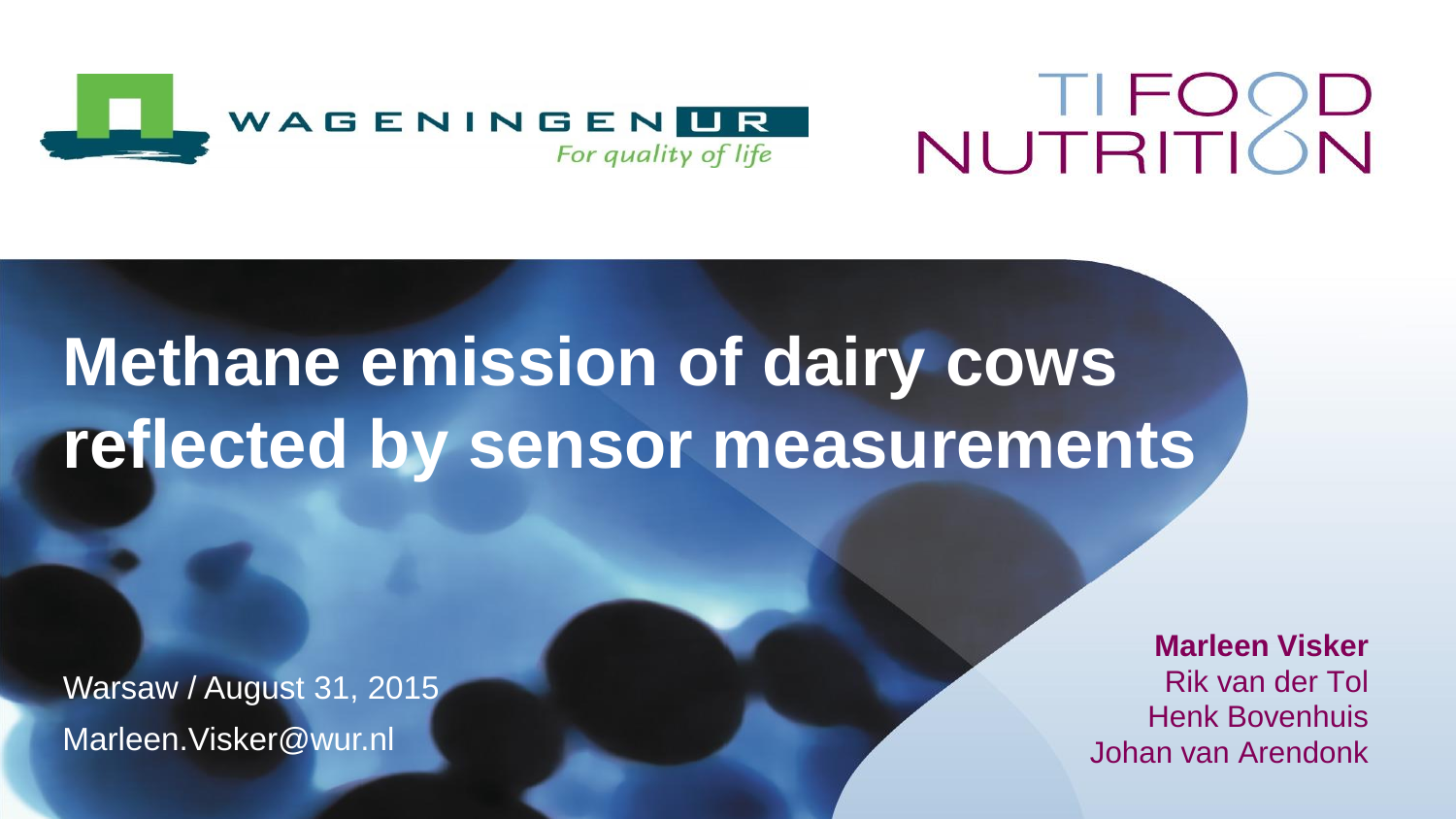# **Dairy greenhouse gasses**

### **Dairy cattle GHG emissions**

- Dairy sector: 2.7 4% global GHG emissions (FAO 2010)
- Enteric methane:  $\sim$  50% of cattle milk GHG (FAO 2013)

### **Mitigation through breeding**

- Improved productivity
- Improved longevity
- Lower enteric methane production
- $\rightarrow$  Methane phenotypes for large numbers of animals





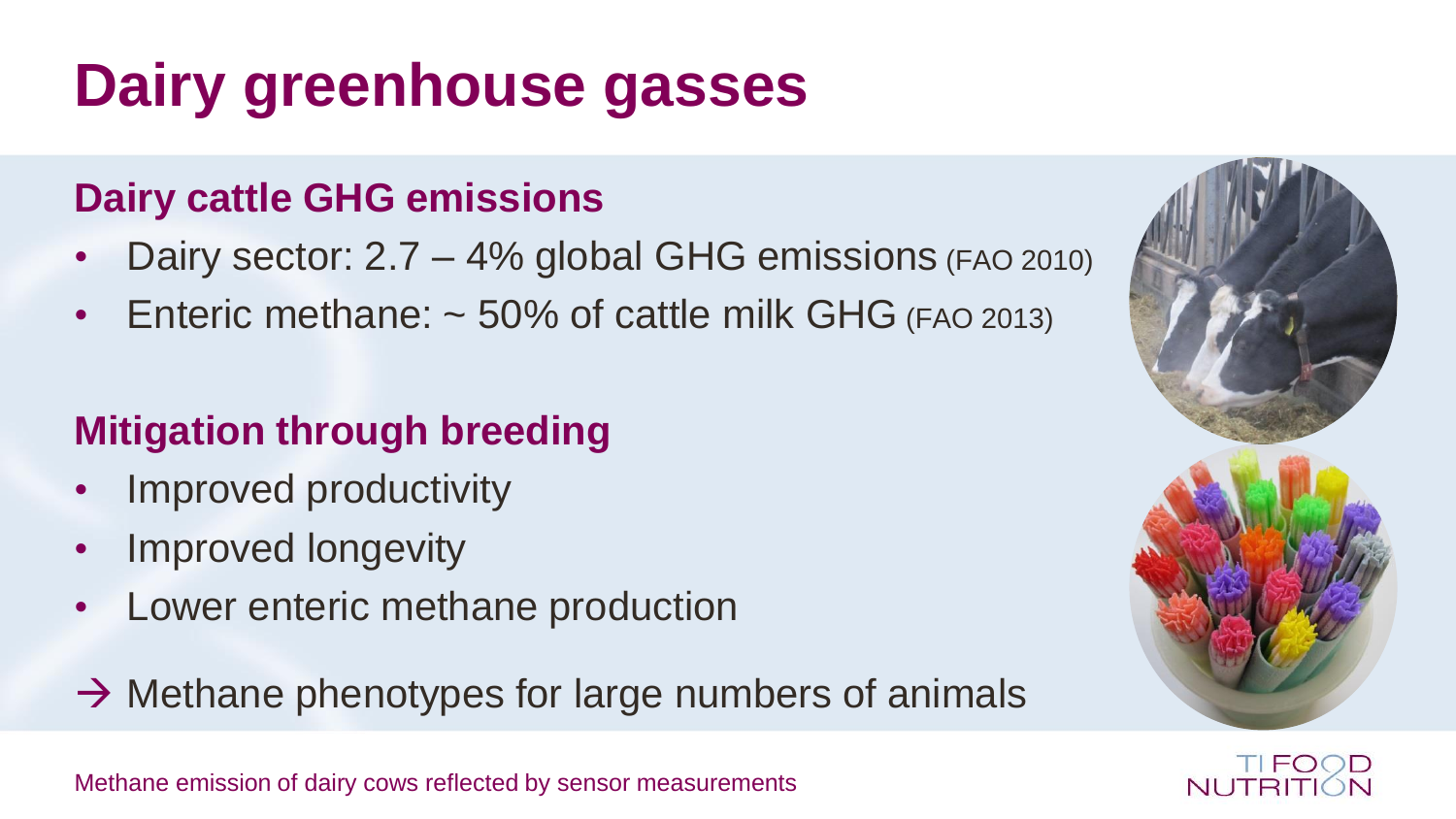# **Obtaining methane phenotypes**

#### **Climate respiration chambers**

- Golden standard
- Not feasible for large numbers of animals

### **Sensors in automatic milking systems**

- Record large numbers of animals
- On commercial dairy farms



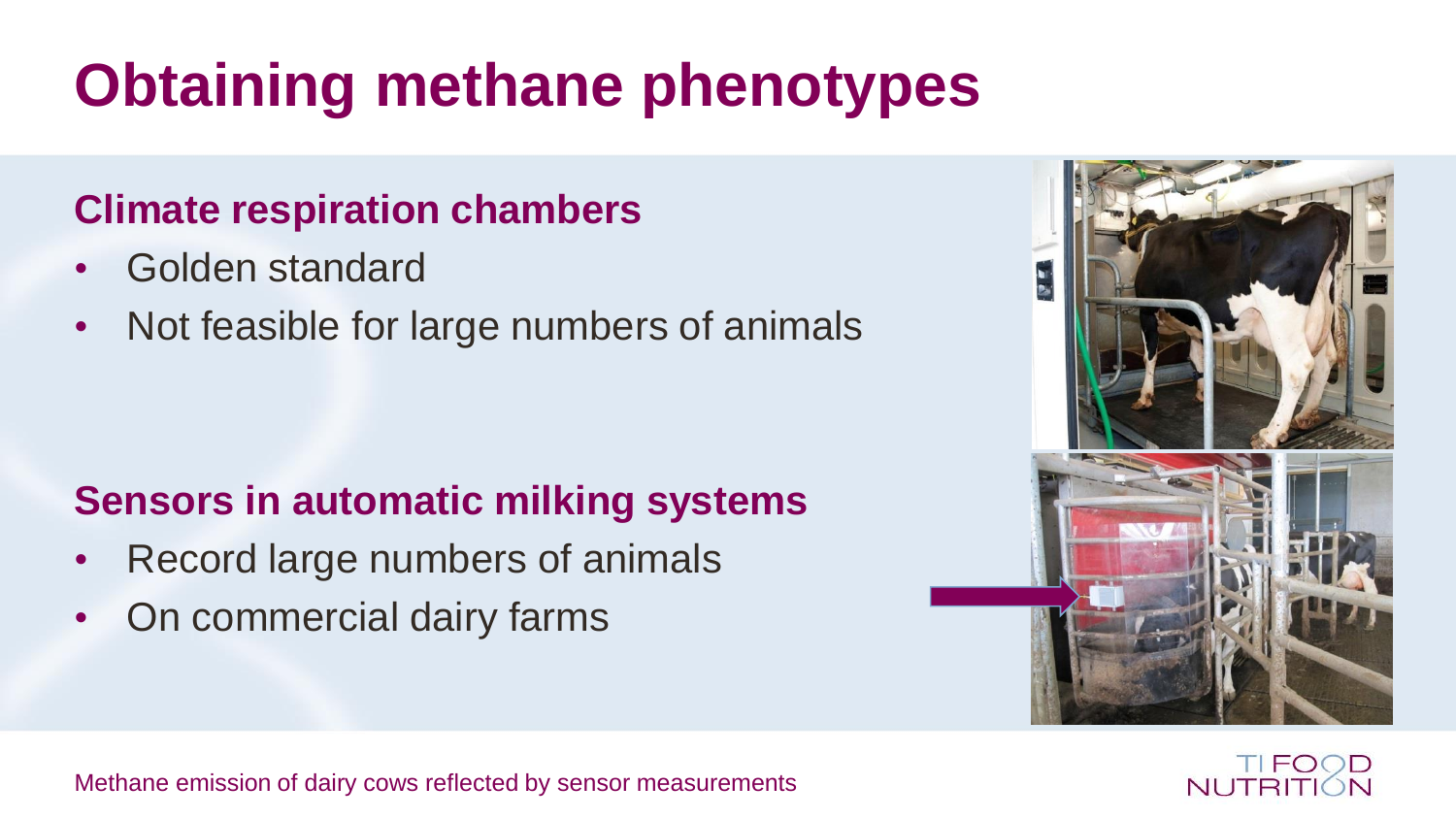# **Sensors in automatic milking systems**

#### **Different measurements, similar phenotypes?**

- Different equipment
- Different duration and timing
- **Different setting**

• ... ...



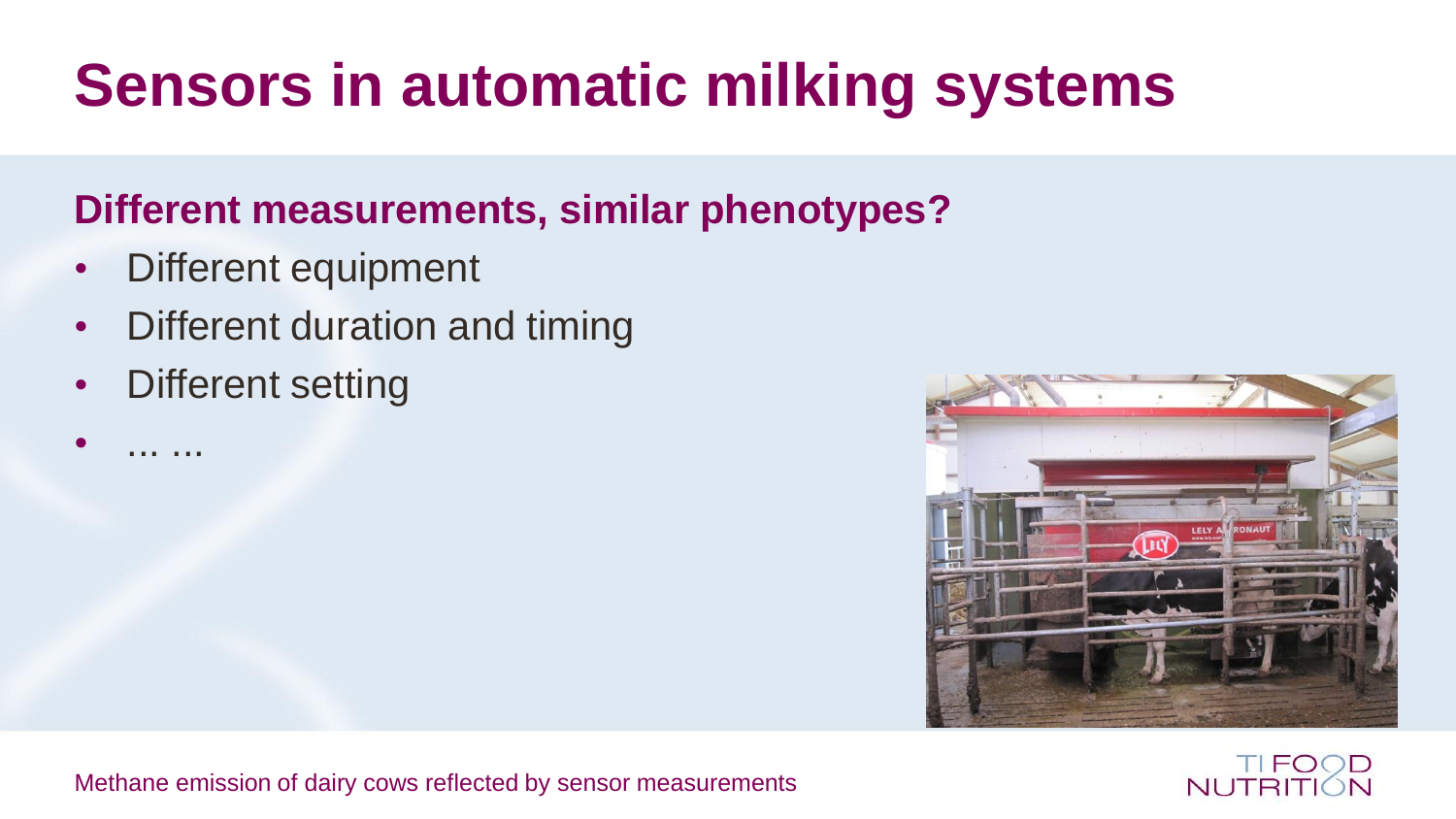

### **Compare methane emission recorded by sensors with methane emission recorded in climate respiration chambers**



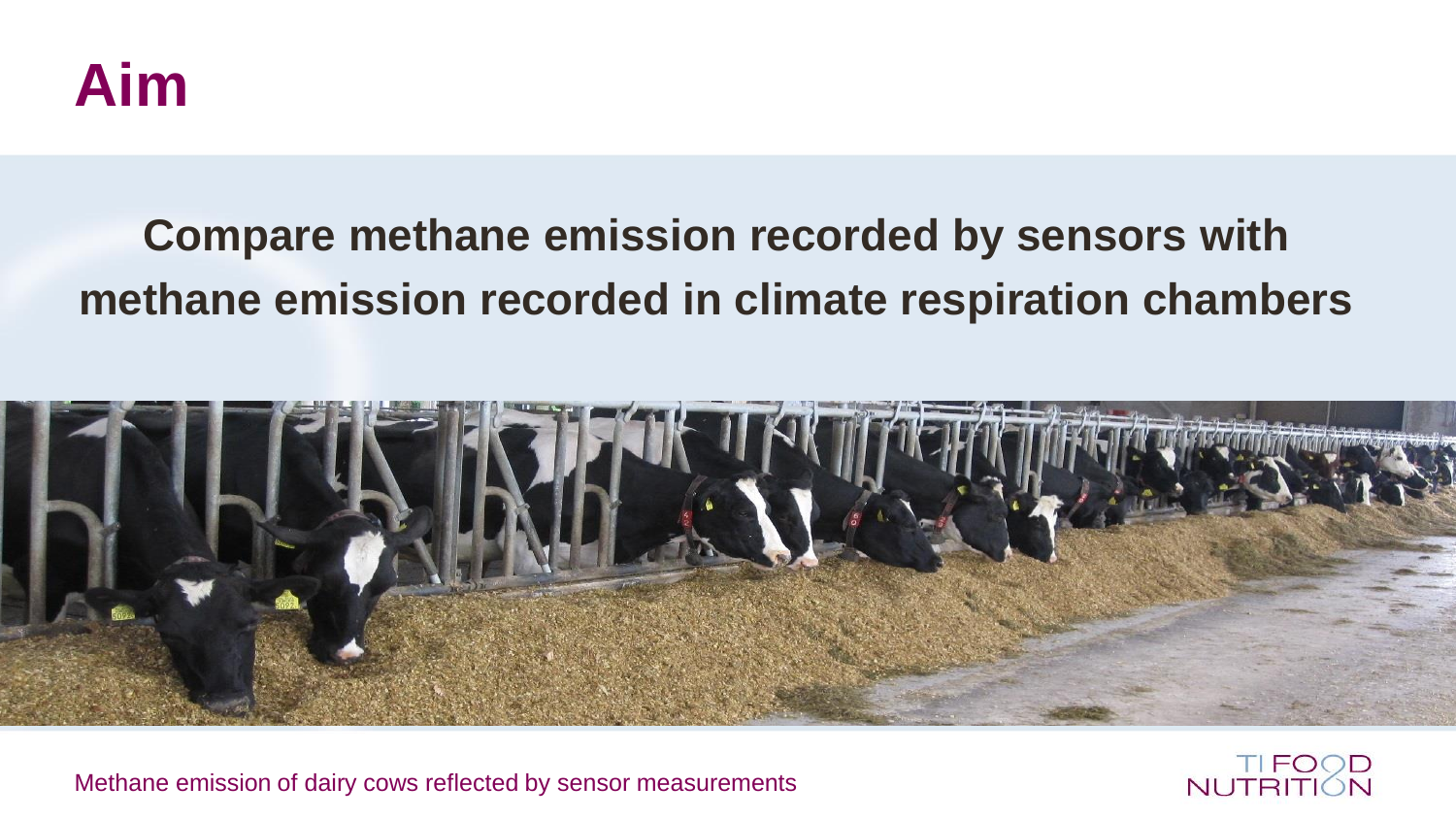# **Materials and methods**

### **Setup**

- 20 dairy cows
- Housed individually in climate respiration chambers
- Sensors installed in chambers

#### **Data**

- CH<sub>4</sub> from chambers (1/12 min)
- $CH_4$  and  $CO_2$  from sensors (2/sec)
- 3 full days



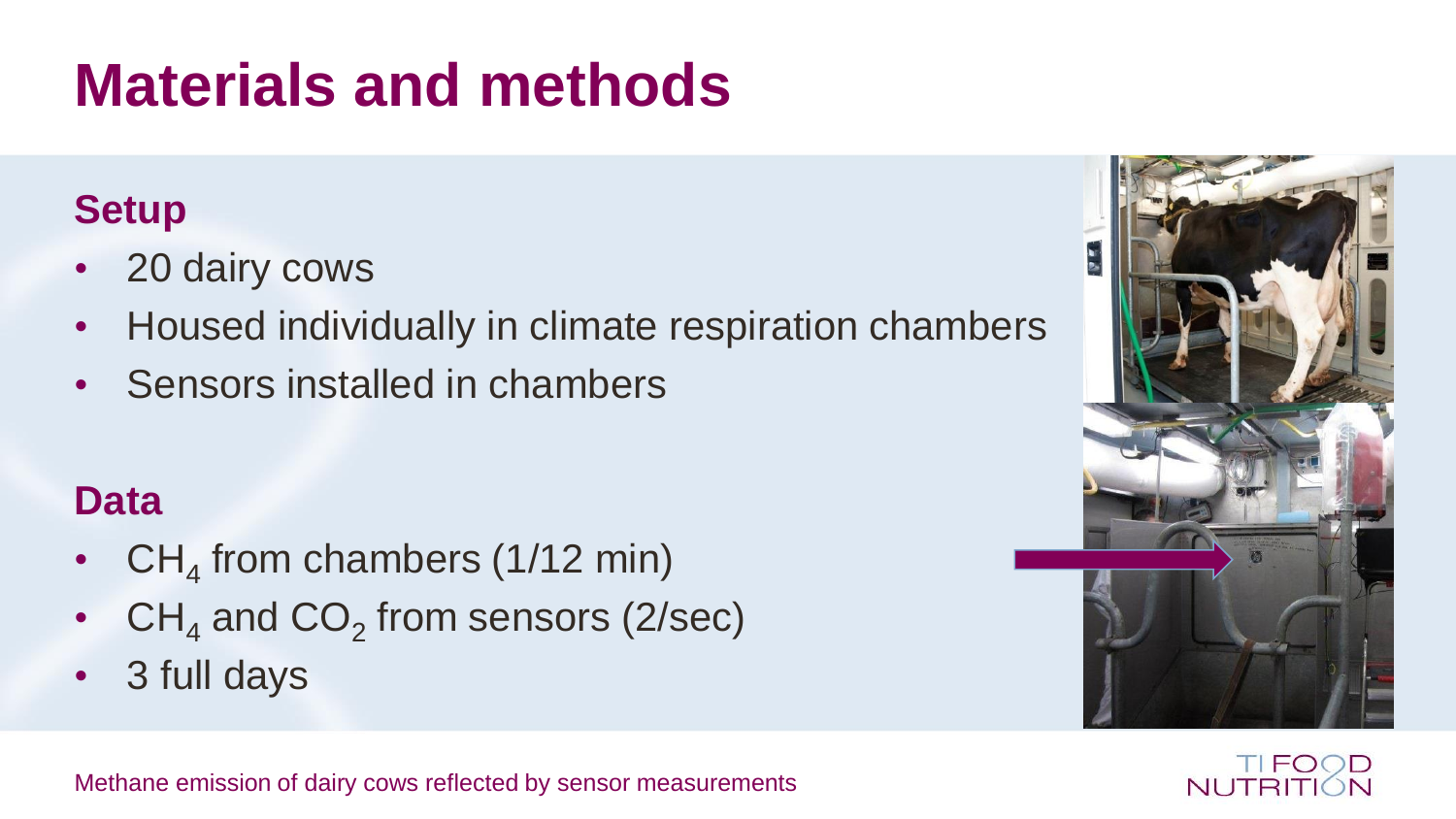# **Materials and methods**

### **Phenotypes**

- $CH<sub>4</sub>$  production from chambers
- $CH<sub>4</sub>$  concentration from sensors
- $CH_4/CO_2$  ratio from sensors
	- $\triangleright$  CO<sub>2</sub> as measure for amount of breath (Madsen et al. 2010; Lassen et al. 2012)



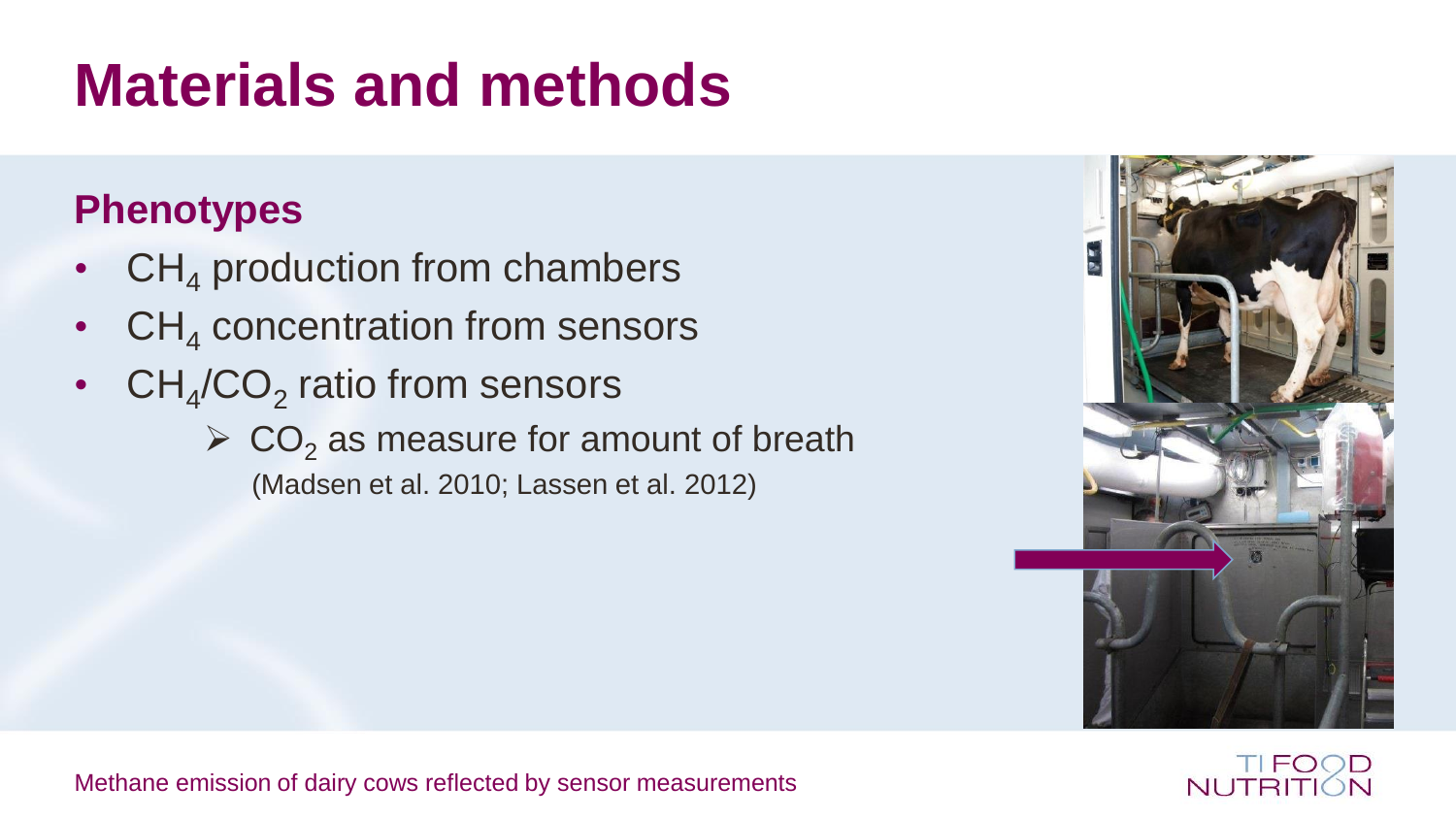### **Results**

**Chambers** ± 330 data points per 3 days per cow



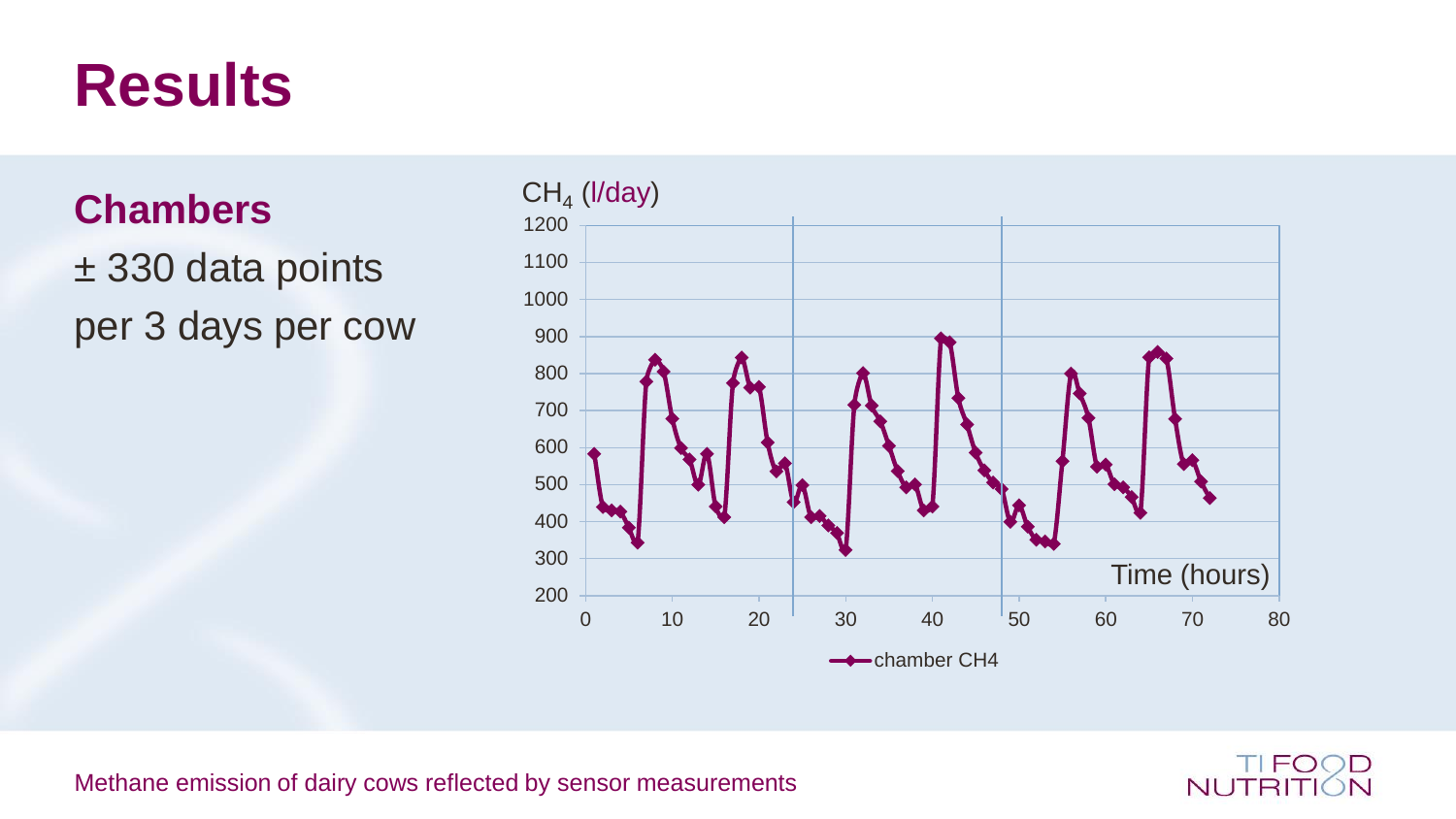### **Results**

**Chambers**

± 330 data points per 3 days per cow

#### **Sensors**

± 520.000 data points per 3 days per cow



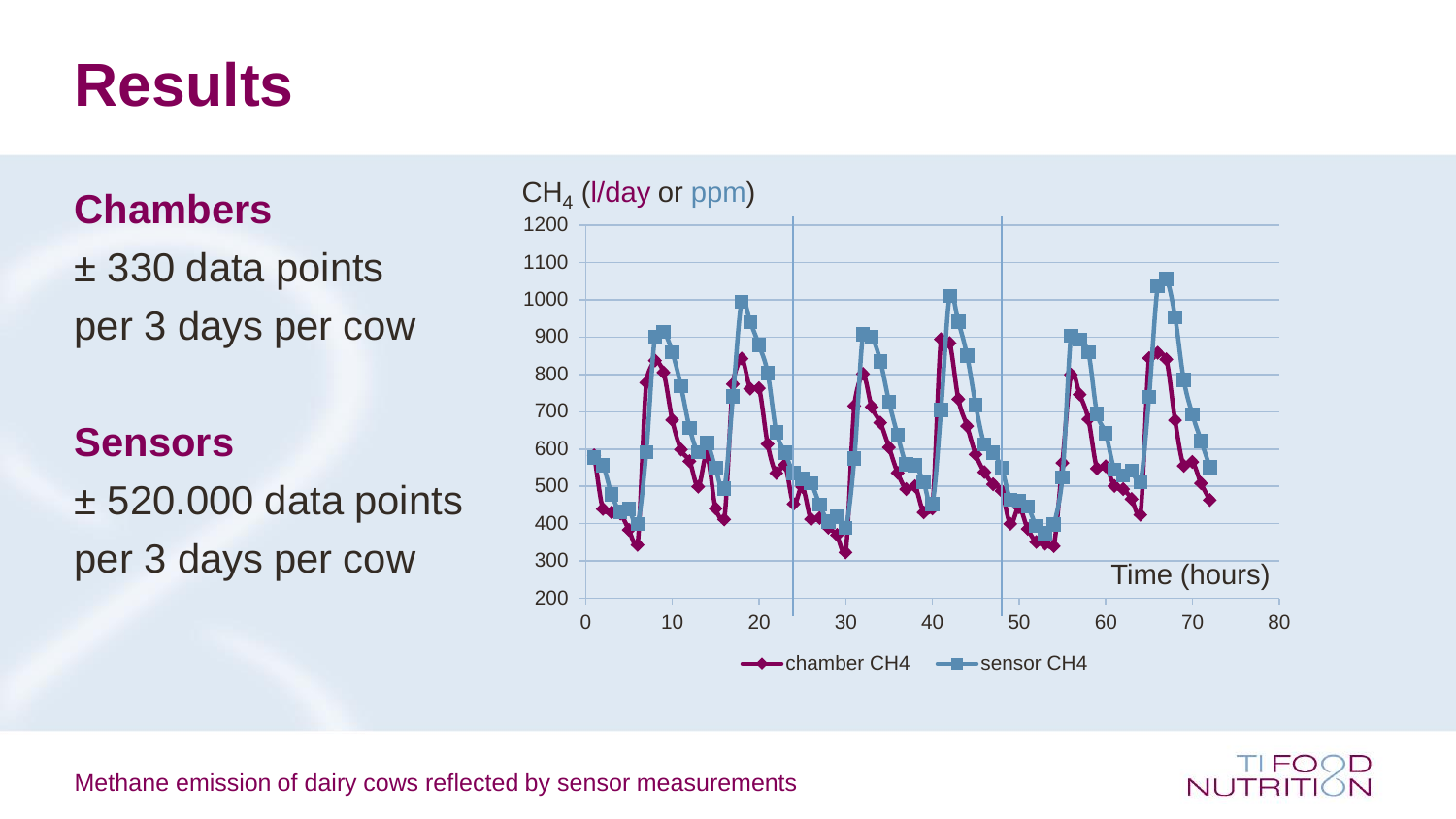### **Results**

**Chambers**

± 330 data points per 3 days per cow

#### **Sensors**

± 520.000 data points per 3 days per cow



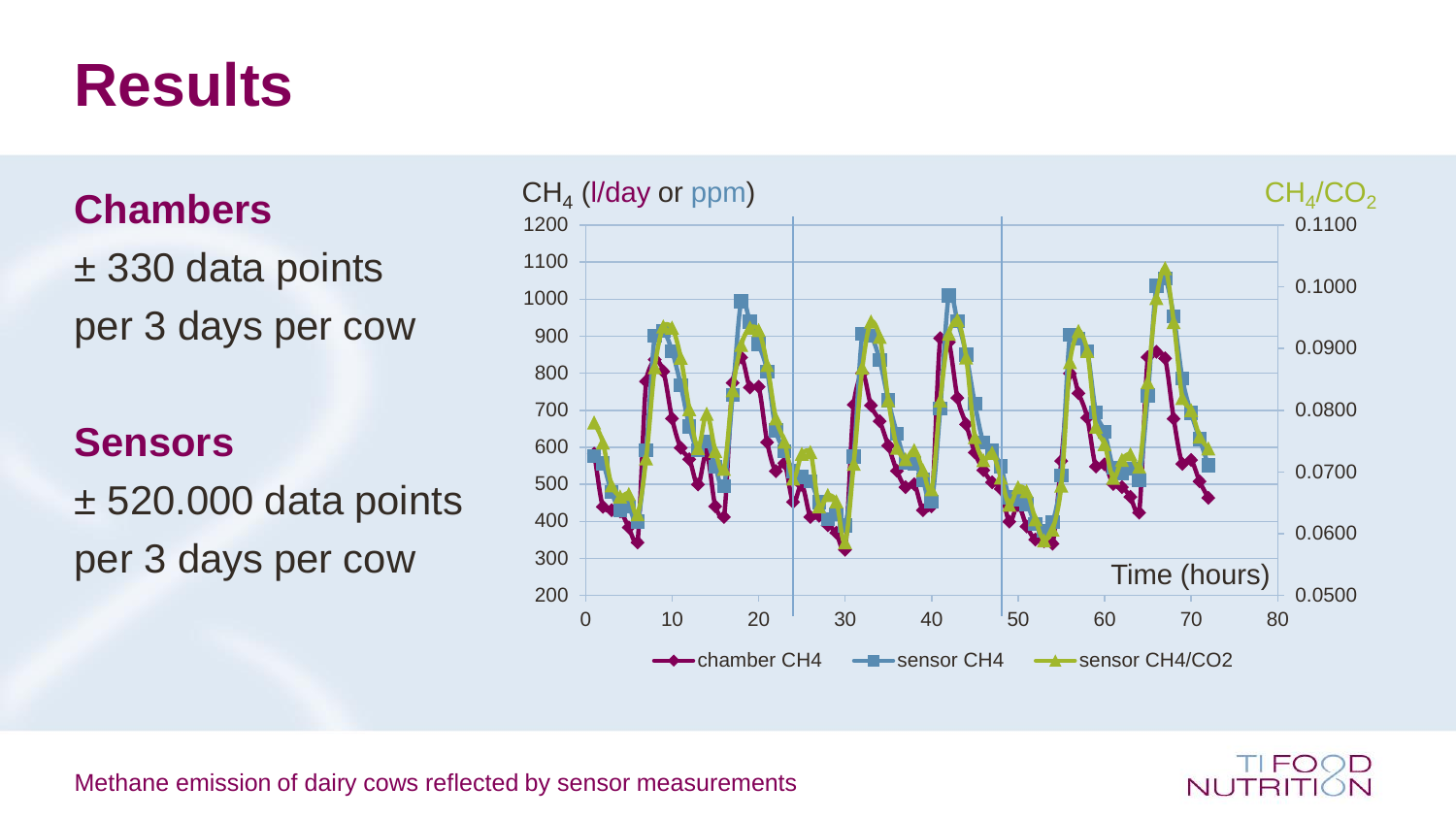# **Repeatability – per day**



Methane emission of dairy cows reflected by sensor measurements

TIFOOD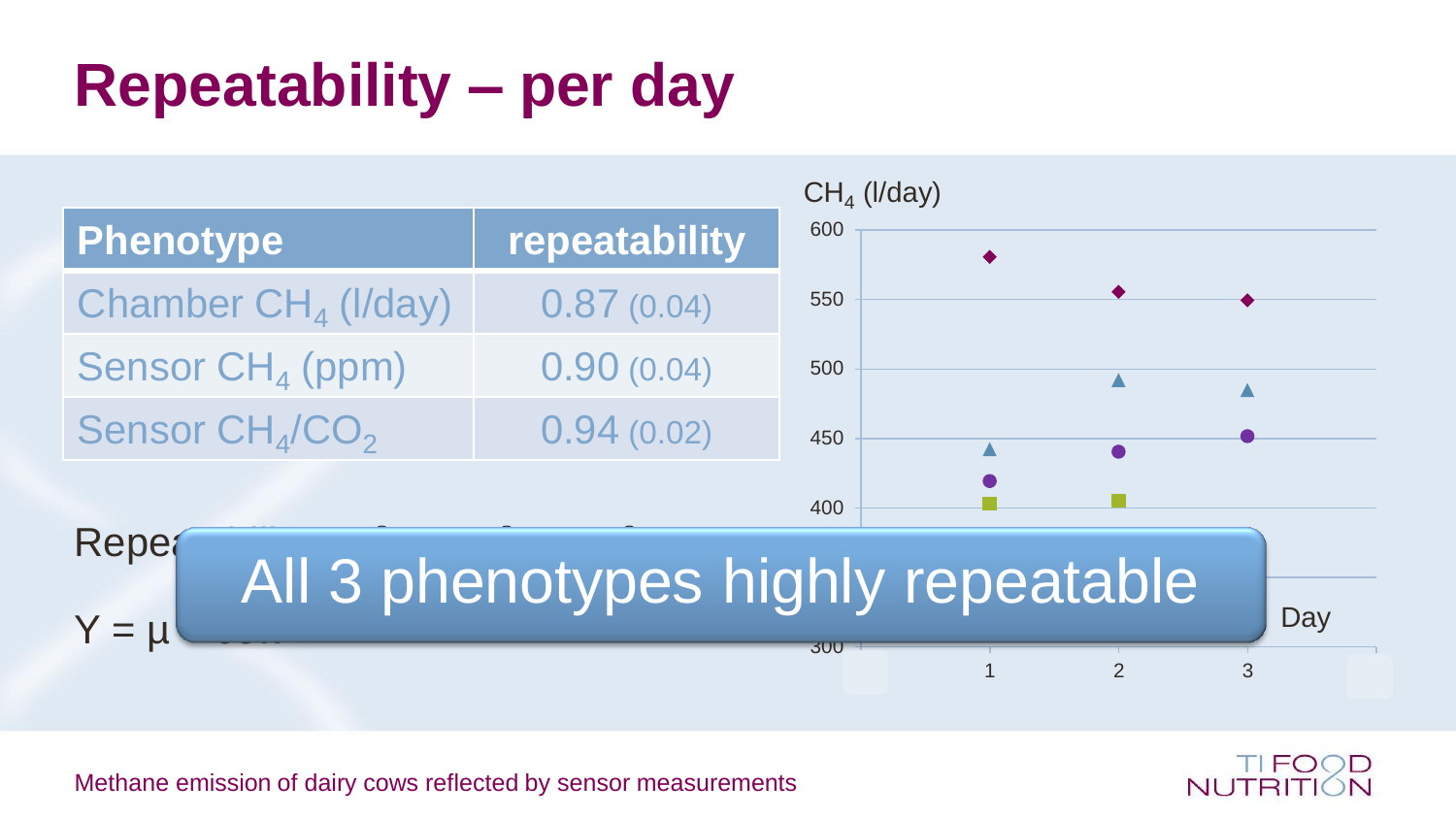# **Correlation – per day**



Correlation  $= 0.77$ 

 $\rightarrow$  60% of variation accounted for (R<sup>2</sup>)

Rank correlation  $= 0.73$ 

Sensor  $CH<sub>4</sub>$  fairly similar to chamber  $CH<sub>4</sub>$ 

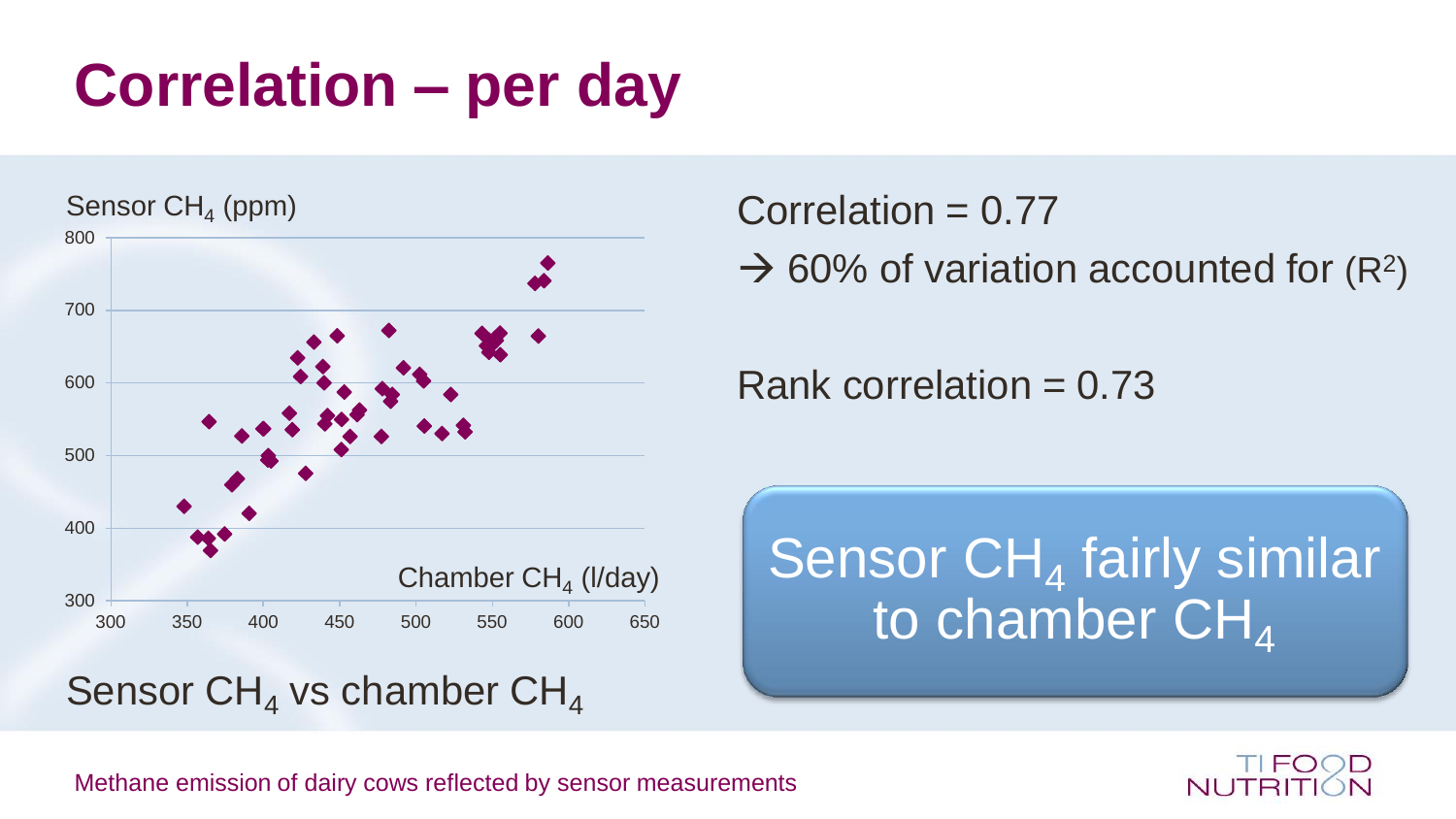# **Correlation – per day**



Correlation  $= 0.49$ 

 $\rightarrow$  25% of variation accounted for (R<sup>2</sup>)

Rank correlation  $= 0.54$ 

Sensor  $CH_4/CO_2$  moderately similar to chamber  $CH<sub>4</sub>$ 

TIFO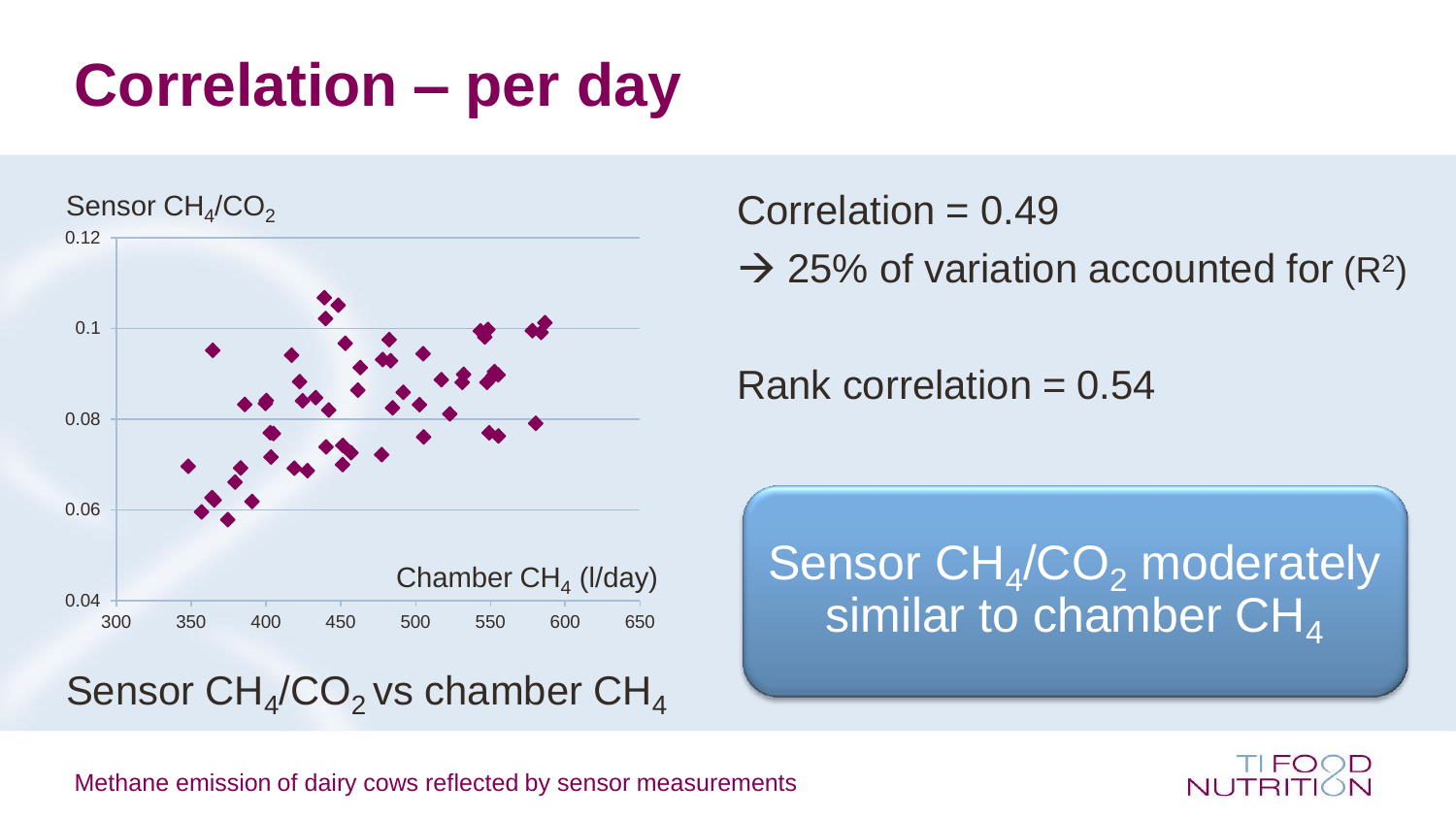# **Materials and methods**

#### **Phenotypes**

- $CH<sub>4</sub>$  production from chambers
- $CH<sub>4</sub>$  concentration from sensors
- $CH_4/CO_2$  ratio from sensors
	- $\triangleright$  CO<sub>2</sub> as measure for amount of breath (Madsen et al. 2010; Lassen et al. 2012)

### **Simulated milkings**

• Random 8 x 7 min within 3 days, 10 reps



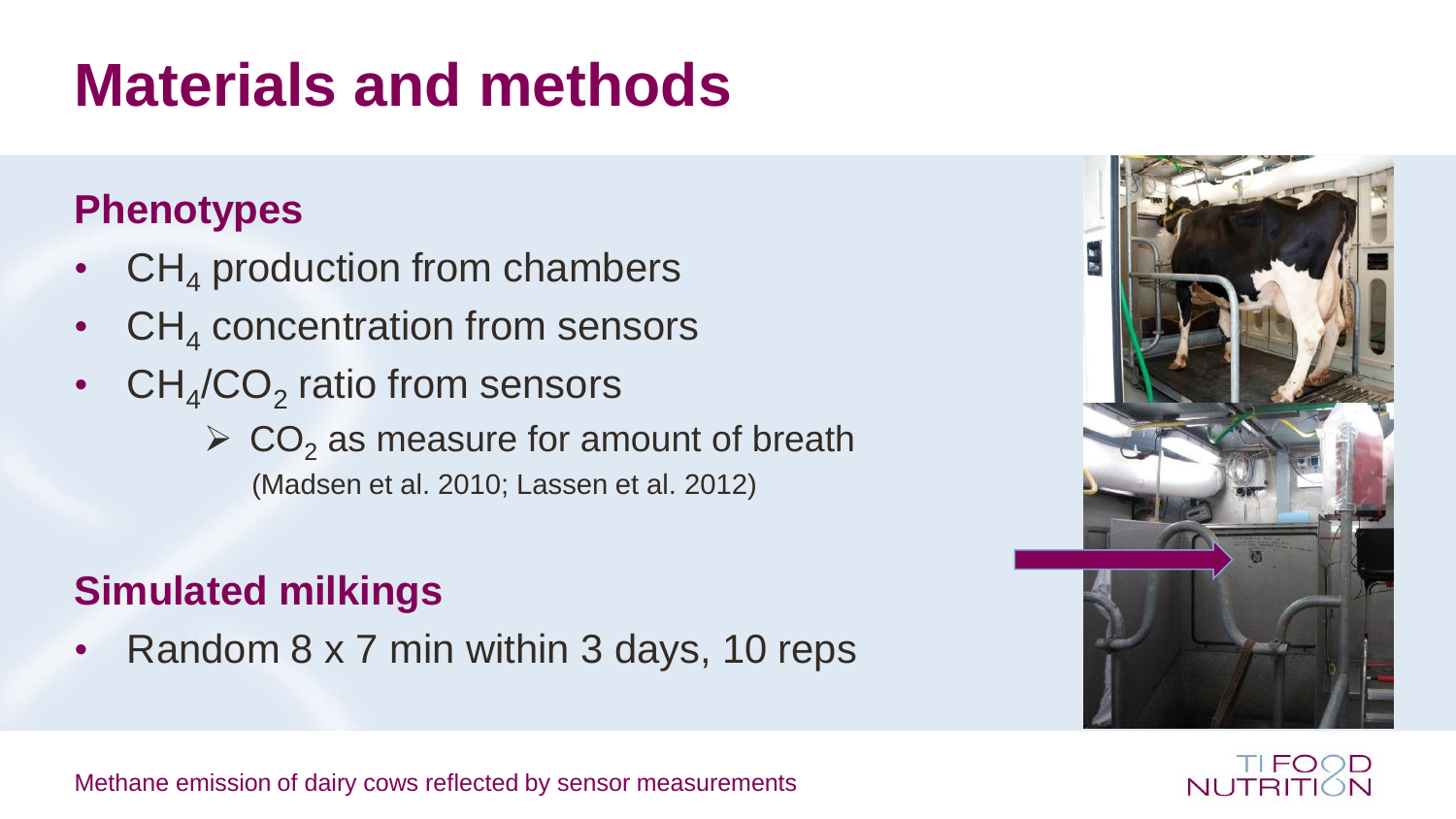# **Correlation – 8 simulated milkings / 3 days**



Correlation  $= 0.81$ 

 $\rightarrow$  65% of variation accounted for (R<sup>2</sup>)

Rank correlation  $= 0.78$ 

Sensor  $CH<sub>4</sub>$  milking fairly similar to chamber  $CH<sub>4</sub>$ 

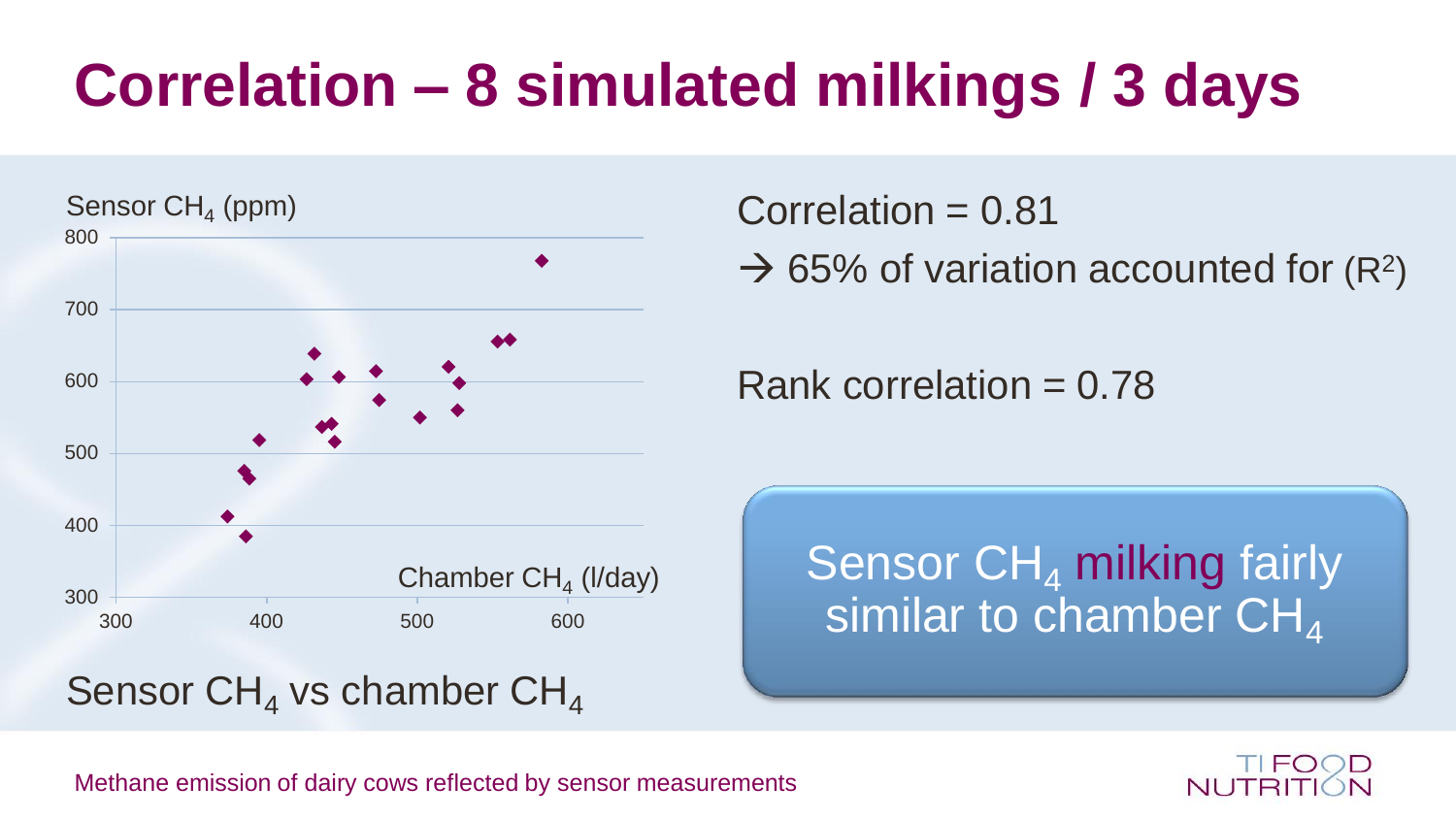# **Correlation – 8 simulated milkings / 3 days**



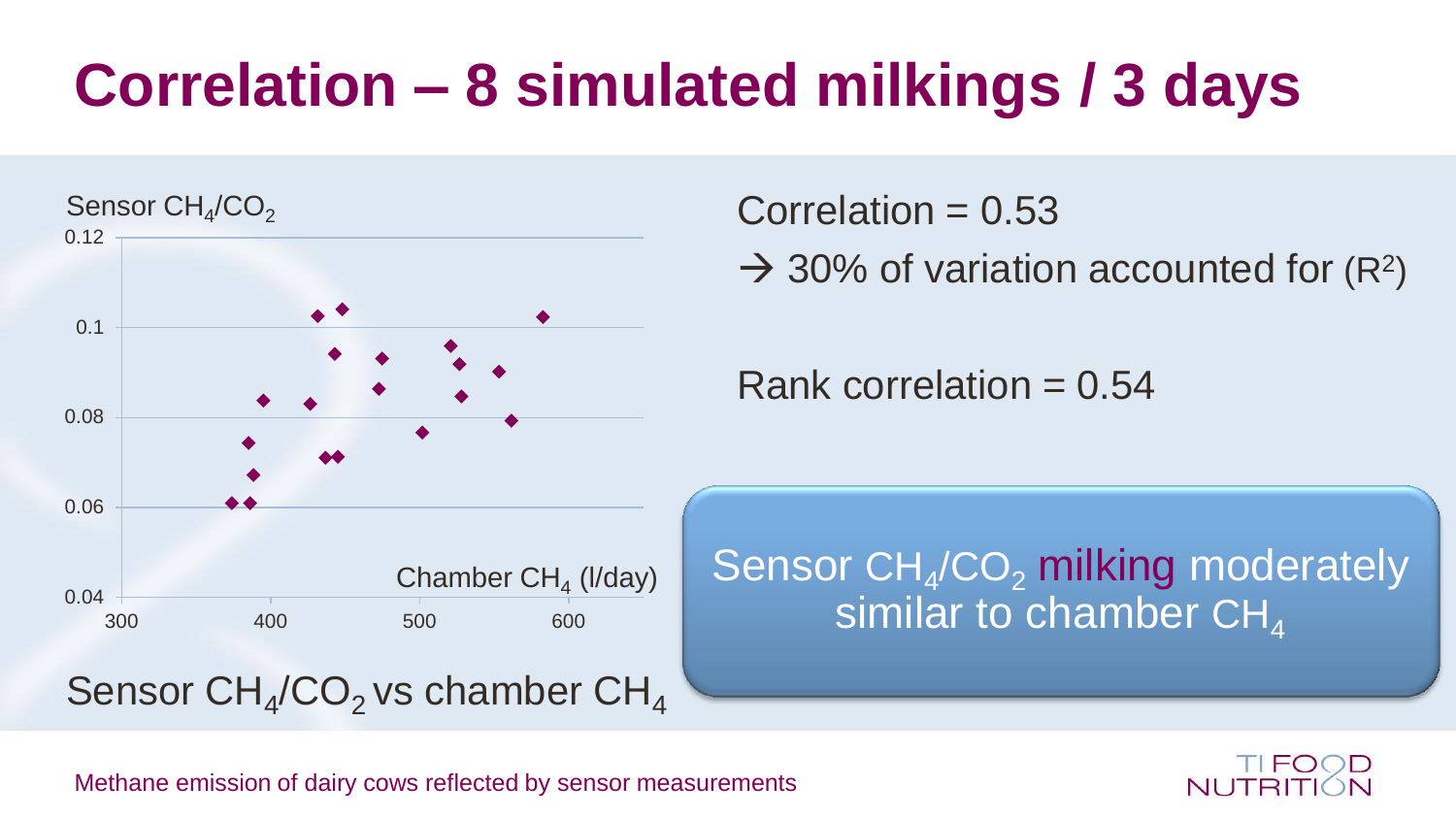## **Summary**

- Methane sensors  $\rightarrow$  repeatable phenotypes
- Sensor  $CH_4 \rightarrow$  fairly similar to chamber  $CH_4$
- Sensor  $CH_4/CO_2 \rightarrow$  moderately similar to chamber  $CH_4$ No need to correct for amount of breath
- Measurements during milking only  $\rightarrow$  represent daily production

**But:** effects of different setting (commercial farm) not accounted for